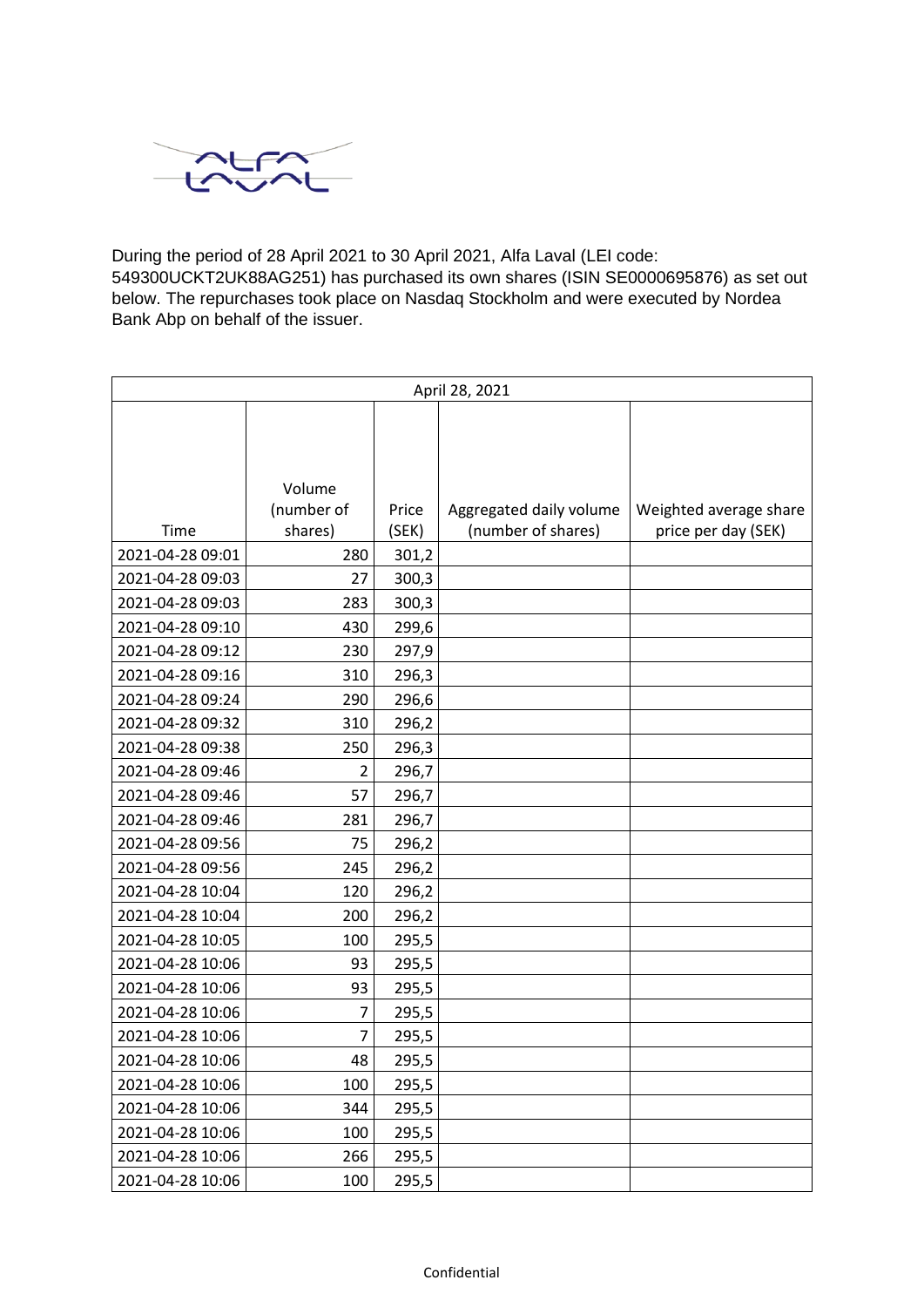| 2021-04-28 10:06 | 100  | 295,5 |  |
|------------------|------|-------|--|
| 2021-04-28 10:06 | 100  | 295,5 |  |
| 2021-04-28 10:06 | 342  | 295,5 |  |
| 2021-04-28 10:06 | 100  | 295,5 |  |
| 2021-04-28 10:06 | 100  | 295,5 |  |
| 2021-04-28 10:11 | 16   | 296,1 |  |
| 2021-04-28 10:11 | 200  | 296,1 |  |
| 2021-04-28 10:11 | 84   | 296,1 |  |
| 2021-04-28 10:18 | 240  | 296   |  |
| 2021-04-28 10:30 | 265  | 293   |  |
| 2021-04-28 10:30 | 65   | 293   |  |
| 2021-04-28 10:43 | 63   | 293,3 |  |
| 2021-04-28 10:43 | 212  | 293,3 |  |
| 2021-04-28 10:43 | 45   | 293,3 |  |
| 2021-04-28 10:51 | 280  | 293,1 |  |
| 2021-04-28 11:15 | 240  | 294,2 |  |
| 2021-04-28 11:22 | 310  | 293,7 |  |
| 2021-04-28 11:25 | 285  | 293,6 |  |
| 2021-04-28 11:25 | 55   | 293,6 |  |
| 2021-04-28 11:36 | 117  | 293,2 |  |
| 2021-04-28 11:36 | 10   | 293,2 |  |
| 2021-04-28 11:36 | 172  | 293,2 |  |
| 2021-04-28 11:36 | 1    | 293,2 |  |
| 2021-04-28 11:50 | 270  | 293,2 |  |
| 2021-04-28 12:03 | 1700 | 293   |  |
| 2021-04-28 12:03 | 100  | 293   |  |
| 2021-04-28 12:03 | 100  | 293   |  |
| 2021-04-28 12:03 | 100  | 293   |  |
| 2021-04-28 12:05 | 300  | 292,6 |  |
| 2021-04-28 12:17 | 260  | 292,8 |  |
| 2021-04-28 12:24 | 300  | 292,9 |  |
| 2021-04-28 12:42 | 300  | 292,9 |  |
| 2021-04-28 12:49 | 100  | 292,8 |  |
| 2021-04-28 12:49 | 100  | 292,8 |  |
| 2021-04-28 12:49 | 100  | 292,8 |  |
| 2021-04-28 12:49 | 100  | 292,8 |  |
| 2021-04-28 12:49 | 100  | 292,8 |  |
| 2021-04-28 12:49 | 100  | 292,8 |  |
| 2021-04-28 12:50 | 100  | 292,8 |  |
| 2021-04-28 12:50 | 100  | 292,8 |  |
| 2021-04-28 12:50 | 100  | 292,8 |  |
| 2021-04-28 12:50 | 100  | 292,8 |  |
| 2021-04-28 12:50 | 100  | 292,8 |  |
| 2021-04-28 12:50 | 250  | 292,8 |  |
| 2021-04-28 12:50 | 200  | 292,8 |  |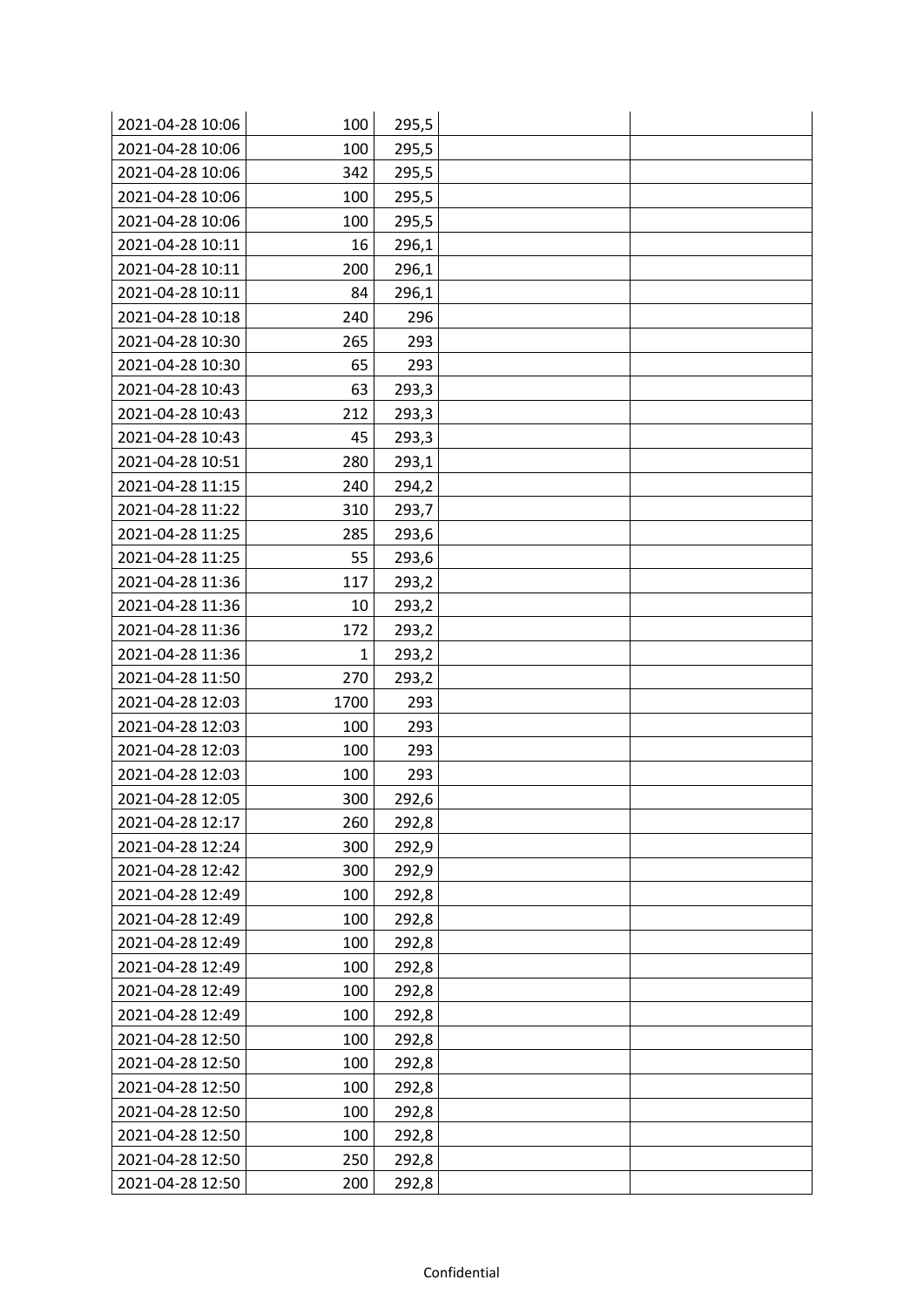| 2021-04-28 12:50 | 100            | 292,8 |  |
|------------------|----------------|-------|--|
| 2021-04-28 12:50 | 100            | 292,8 |  |
| 2021-04-28 12:55 | 10             | 292,8 |  |
| 2021-04-28 12:55 | 100            | 292,8 |  |
| 2021-04-28 12:55 | $\overline{2}$ | 292,8 |  |
| 2021-04-28 12:55 | 270            | 292,9 |  |
| 2021-04-28 13:16 | 167            | 293,6 |  |
| 2021-04-28 13:16 | 103            | 293,6 |  |
| 2021-04-28 13:29 | $\overline{2}$ | 294,1 |  |
| 2021-04-28 13:29 | 188            | 294,1 |  |
| 2021-04-28 13:46 | 300            | 294   |  |
| 2021-04-28 14:02 | 300            | 293,8 |  |
| 2021-04-28 14:32 | 162            | 294   |  |
| 2021-04-28 14:32 | 108            | 294,3 |  |
| 2021-04-28 14:34 | 300            | 294,6 |  |
| 2021-04-28 14:48 | 220            | 294,2 |  |
| 2021-04-28 15:02 | 300            | 294,4 |  |
| 2021-04-28 15:18 | 250            | 294,4 |  |
| 2021-04-28 15:30 | 270            | 294,7 |  |
| 2021-04-28 15:35 | 310            | 294,7 |  |
| 2021-04-28 15:41 | 280            | 295,4 |  |
| 2021-04-28 15:58 | 109            | 295,1 |  |
| 2021-04-28 15:58 | 231            | 295,1 |  |
| 2021-04-28 15:58 | 4              | 295,2 |  |
| 2021-04-28 15:58 | 13             | 295,2 |  |
| 2021-04-28 15:59 | 293            | 295,2 |  |
| 2021-04-28 16:04 | 93             | 294,9 |  |
| 2021-04-28 16:04 | 197            | 294,9 |  |
| 2021-04-28 16:13 | 320            | 295,6 |  |
| 2021-04-28 16:21 | 280            | 296   |  |
| 2021-04-28 16:30 | 310            | 296,3 |  |
| 2021-04-28 16:45 | 80             | 296,6 |  |
| 2021-04-28 16:45 | 4              | 296,6 |  |
| 2021-04-28 16:45 | 231            | 296,6 |  |
| 2021-04-28 16:45 | 35             | 296,6 |  |
| 2021-04-28 16:49 | 8              | 296,9 |  |
| 2021-04-28 16:49 | 17             | 296,9 |  |
| 2021-04-28 16:49 | 234            | 296,9 |  |
| 2021-04-28 16:49 | 17             | 296,9 |  |
| 2021-04-28 16:49 | 14             | 296,9 |  |
| 2021-04-28 16:56 | 94             | 297,6 |  |
| 2021-04-28 16:56 | 20             | 297,6 |  |
| 2021-04-28 16:56 | 196            | 297,6 |  |
| 2021-04-28 16:58 | 219            | 297,5 |  |
| 2021-04-28 16:58 | 140            | 297,5 |  |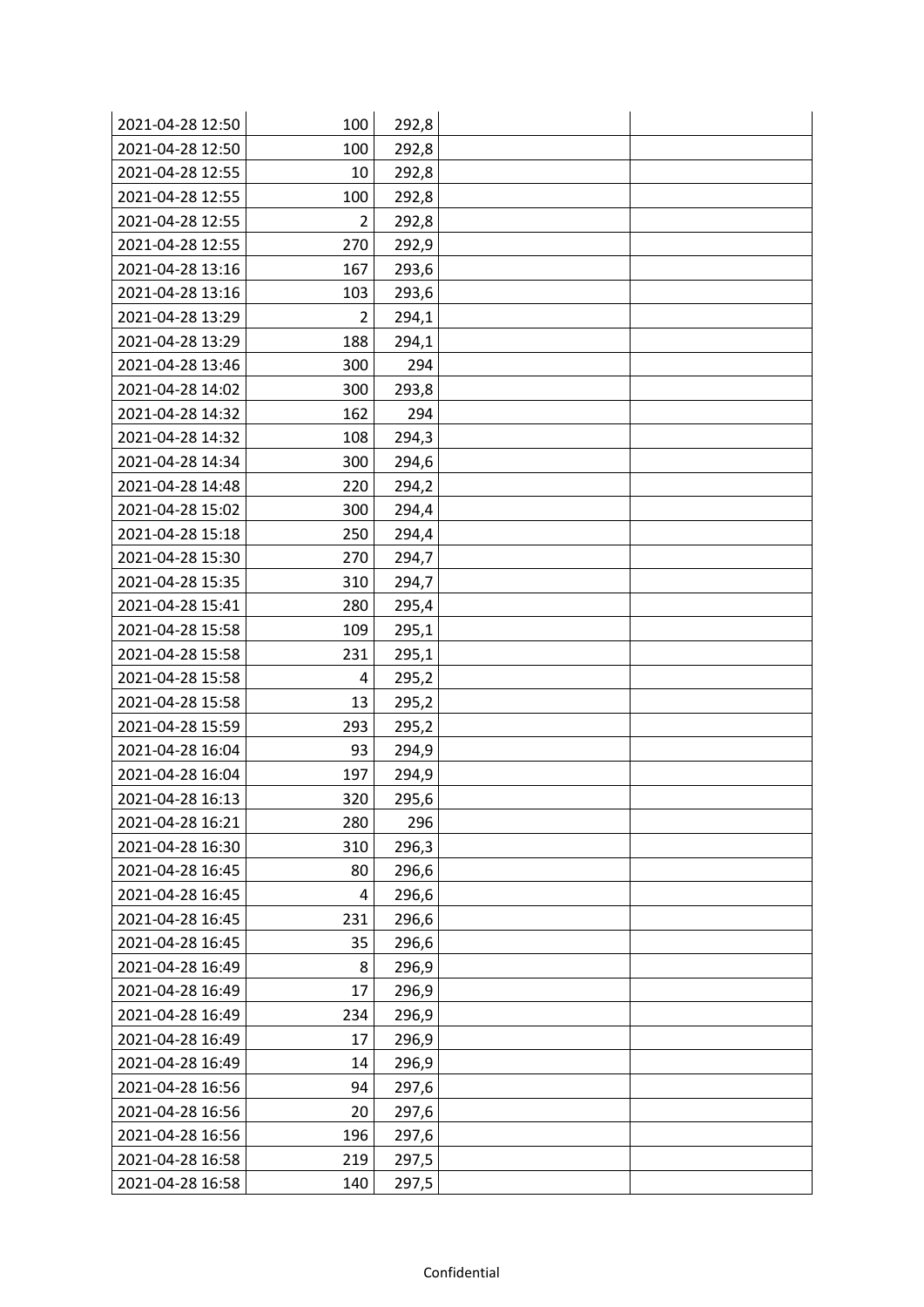| 2021-04-28 16:58 | $\mathbf{1}$   | 297,5 |                         |                        |
|------------------|----------------|-------|-------------------------|------------------------|
| 2021-04-28 16:59 | 490            | 297,6 |                         |                        |
| 2021-04-28 17:00 | 140            | 297,5 |                         |                        |
| 2021-04-28 17:01 | 170            | 297,5 |                         |                        |
| 2021-04-28 17:03 | 230            | 297,4 |                         |                        |
| 2021-04-28 17:05 | 200            | 297   |                         |                        |
| 2021-04-28 17:09 | 240            | 297,1 |                         |                        |
| 2021-04-28 17:09 | 4              | 297   |                         |                        |
| 2021-04-28 17:09 | 8              | 297   |                         |                        |
| 2021-04-28 17:11 | 170            | 297   |                         |                        |
| 2021-04-28 17:11 | 370            | 297   |                         |                        |
| 2021-04-28 17:11 | 248            | 297   |                         |                        |
| 2021-04-28 17:14 | 220            | 296,7 |                         |                        |
| 2021-04-28 17:14 | 130            | 296,7 |                         |                        |
| 2021-04-28 17:17 | $\mathbf{1}$   | 297,1 |                         |                        |
| 2021-04-28 17:17 | 499            | 297,1 |                         |                        |
| 2021-04-28 17:21 | 171            | 297,3 |                         |                        |
| 2021-04-28 17:21 | 167            | 297,3 |                         |                        |
| 2021-04-28 17:22 | 4              | 297,3 |                         |                        |
| 2021-04-28 17:22 | 229            | 297,3 |                         |                        |
| 2021-04-28 17:22 | 48             | 297,3 |                         |                        |
| 2021-04-28 17:22 | $\mathbf{1}$   | 297,3 |                         |                        |
| 2021-04-28 17:22 | 84             | 297,5 |                         |                        |
| 2021-04-28 17:22 | 226            | 297,5 |                         |                        |
| 2021-04-28 17:22 | 24             | 297,5 |                         |                        |
| 2021-04-28 17:22 | 14             | 297,5 |                         |                        |
| 2021-04-28 17:22 | 16             | 297,5 |                         |                        |
| 2021-04-28 17:22 | 330            | 297,5 |                         |                        |
| 2021-04-28 17:22 | 132            | 297,5 |                         |                        |
| 2021-04-28 17:22 | 116            | 297,5 |                         |                        |
| 2021-04-28 17:22 | 284            | 297,5 |                         |                        |
| 2021-04-28 17:22 | $\overline{2}$ | 297,5 |                         |                        |
| Day total        |                |       | 25000                   | 295,333                |
|                  |                |       | April 29, 2021          |                        |
|                  |                |       |                         |                        |
|                  |                |       |                         |                        |
|                  |                |       |                         |                        |
|                  | Volume         |       |                         |                        |
|                  | (number of     | Price | Aggregated daily volume | Weighted average share |
| Time             | shares)        | (SEK) | (number of shares)      | price per day (SEK)    |
| 2021-04-29 09:03 | 260            | 298,7 |                         |                        |
| 2021-04-29 09:03 | 300            | 298,8 |                         |                        |
| 2021-04-29 09:05 | 320            | 298,1 |                         |                        |
| 2021-04-29 09:10 | 550            | 297,1 |                         |                        |
| 2021-04-29 09:15 | 270            | 298,5 |                         |                        |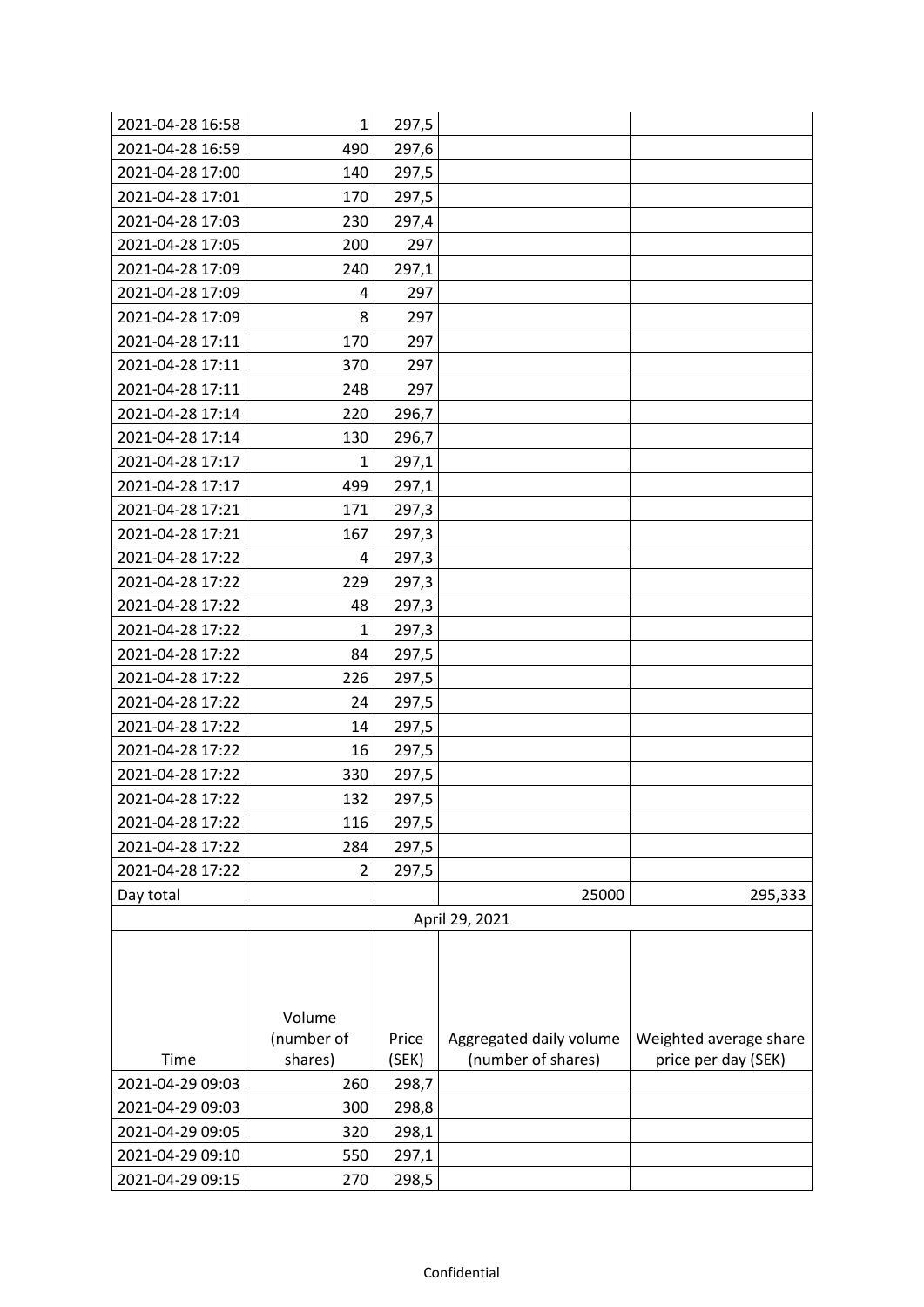| 2021-04-29 09:27 | 92  | 297,8 |  |
|------------------|-----|-------|--|
| 2021-04-29 09:28 | 108 | 297,8 |  |
| 2021-04-29 09:28 | 100 | 297,8 |  |
| 2021-04-29 09:30 | 250 | 297,8 |  |
| 2021-04-29 09:37 | 300 | 298,4 |  |
| 2021-04-29 09:44 | 300 | 298   |  |
| 2021-04-29 09:57 | 290 | 298,2 |  |
| 2021-04-29 10:02 | 310 | 297,4 |  |
| 2021-04-29 10:07 | 270 | 296,8 |  |
| 2021-04-29 10:30 | 350 | 297   |  |
| 2021-04-29 10:50 | 236 | 297,2 |  |
| 2021-04-29 10:50 | 84  | 297,2 |  |
| 2021-04-29 10:50 | 280 | 296,8 |  |
| 2021-04-29 10:57 | 100 | 296   |  |
| 2021-04-29 10:57 | 687 | 296   |  |
| 2021-04-29 10:57 | 100 | 296   |  |
| 2021-04-29 10:57 | 220 | 296   |  |
| 2021-04-29 10:58 | 100 | 296   |  |
| 2021-04-29 10:58 | 100 | 296   |  |
| 2021-04-29 10:59 | 65  | 296   |  |
| 2021-04-29 10:59 | 100 | 296   |  |
| 2021-04-29 10:59 | 99  | 296   |  |
| 2021-04-29 10:59 | 1   | 296   |  |
| 2021-04-29 10:59 | 17  | 296   |  |
| 2021-04-29 10:59 | 16  | 296   |  |
| 2021-04-29 10:59 | 48  | 296   |  |
| 2021-04-29 10:59 | 67  | 296   |  |
| 2021-04-29 11:04 | 75  | 295,6 |  |
| 2021-04-29 11:04 | 225 | 295,6 |  |
| 2021-04-29 11:05 | 100 | 295,4 |  |
| 2021-04-29 11:05 | 200 | 295,4 |  |
| 2021-04-29 11:05 | 200 | 295,4 |  |
| 2021-04-29 11:05 | 100 | 295,4 |  |
| 2021-04-29 11:05 | 100 | 295,4 |  |
| 2021-04-29 11:06 | 413 | 295,4 |  |
| 2021-04-29 11:06 | 100 | 295,4 |  |
| 2021-04-29 11:06 | 100 | 295,4 |  |
| 2021-04-29 11:06 | 200 | 295,4 |  |
| 2021-04-29 11:06 | 200 | 295,4 |  |
| 2021-04-29 11:06 | 250 | 295,4 |  |
| 2021-04-29 11:06 | 100 | 295,4 |  |
| 2021-04-29 11:06 | 87  | 295,4 |  |
| 2021-04-29 11:06 | 13  | 295,4 |  |
| 2021-04-29 11:06 | 237 | 295,4 |  |
| 2021-04-29 11:06 | 100 | 295,4 |  |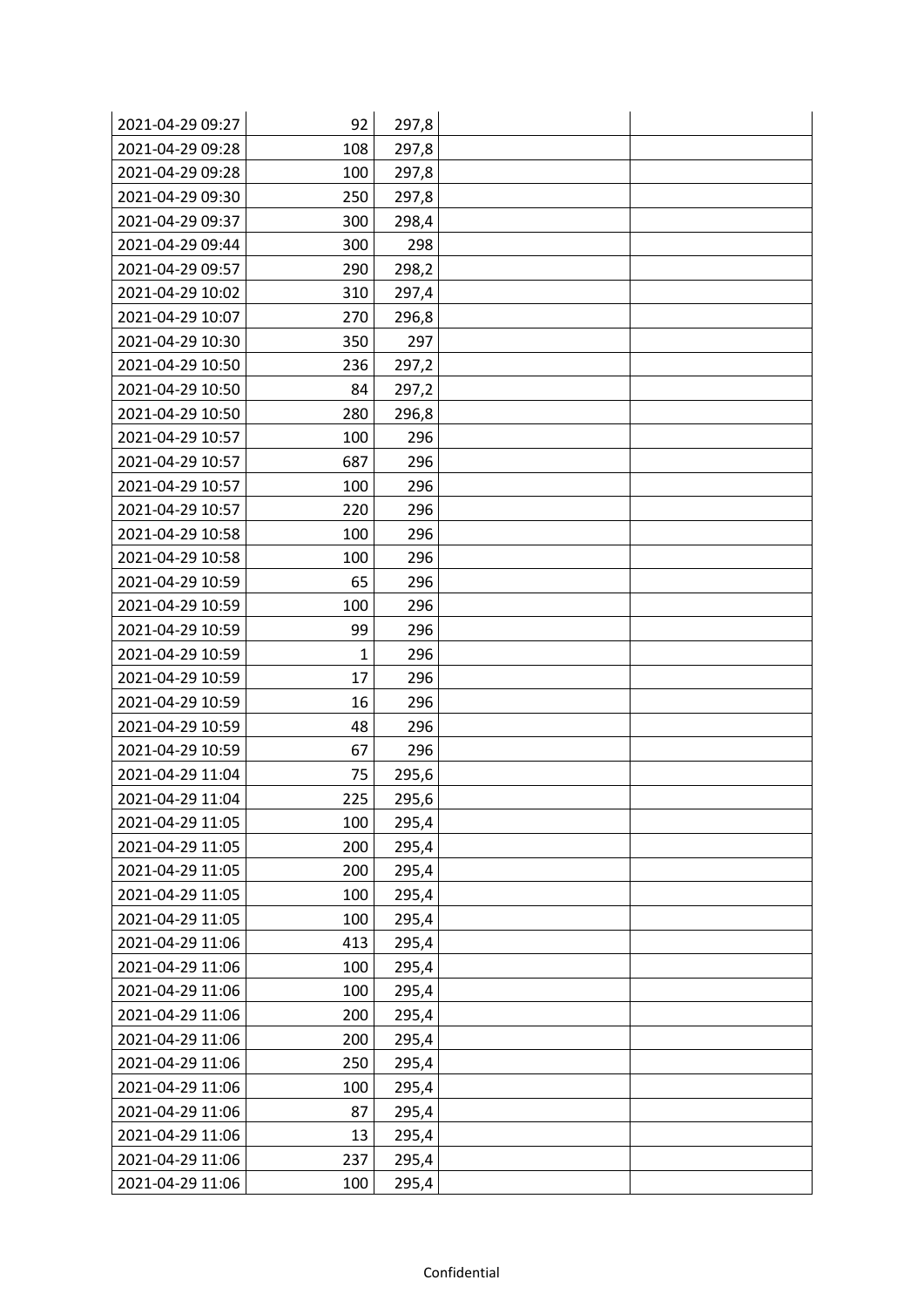| 2021-04-29 11:14 | 300  | 294,9 |  |
|------------------|------|-------|--|
| 2021-04-29 11:27 | 100  | 294,8 |  |
| 2021-04-29 11:27 | 49   | 294,8 |  |
| 2021-04-29 11:27 | 95   | 294,8 |  |
| 2021-04-29 11:27 | 5    | 294,8 |  |
| 2021-04-29 11:27 | 100  | 294,8 |  |
| 2021-04-29 11:27 | 100  | 294,8 |  |
| 2021-04-29 11:27 | 100  | 294,8 |  |
| 2021-04-29 11:27 | 141  | 294,8 |  |
| 2021-04-29 11:27 | 710  | 294,8 |  |
| 2021-04-29 11:27 | 100  | 294,8 |  |
| 2021-04-29 11:27 | 390  | 294,8 |  |
| 2021-04-29 11:37 | 148  | 293,9 |  |
| 2021-04-29 11:38 | 152  | 293,9 |  |
| 2021-04-29 11:55 | 310  | 293,2 |  |
| 2021-04-29 12:05 | 94   | 293,1 |  |
| 2021-04-29 12:05 | 156  | 293,1 |  |
| 2021-04-29 12:16 | 147  | 293   |  |
| 2021-04-29 12:16 | 243  | 293   |  |
| 2021-04-29 12:22 | 1900 | 293,2 |  |
| 2021-04-29 12:22 | 100  | 293,2 |  |
| 2021-04-29 12:32 | 310  | 293,3 |  |
| 2021-04-29 12:44 | 22   | 292,8 |  |
| 2021-04-29 12:44 | 141  | 292,8 |  |
| 2021-04-29 12:44 | 137  | 292,8 |  |
| 2021-04-29 13:04 | 270  | 293,1 |  |
| 2021-04-29 13:20 | 210  | 292,7 |  |
| 2021-04-29 13:55 | 220  | 292,6 |  |
| 2021-04-29 13:55 | 50   | 292,6 |  |
| 2021-04-29 13:56 | 220  | 292,6 |  |
| 2021-04-29 14:13 | 3    | 292,9 |  |
| 2021-04-29 14:13 | 98   | 292,9 |  |
| 2021-04-29 14:13 | 189  | 292,9 |  |
| 2021-04-29 14:13 | 130  | 292,8 |  |
| 2021-04-29 14:26 | 260  | 293,3 |  |
| 2021-04-29 14:27 | 38   | 293,3 |  |
| 2021-04-29 14:27 | 92   | 293,3 |  |
| 2021-04-29 14:27 | 48   | 293,3 |  |
| 2021-04-29 14:27 | 92   | 293,3 |  |
| 2021-04-29 14:34 | 230  | 293,2 |  |
| 2021-04-29 14:47 | 220  | 292,9 |  |
| 2021-04-29 14:51 | 240  | 292,9 |  |
| 2021-04-29 14:59 | 320  | 292,3 |  |
| 2021-04-29 15:11 | 69   | 292,6 |  |
| 2021-04-29 15:11 | 241  | 292,6 |  |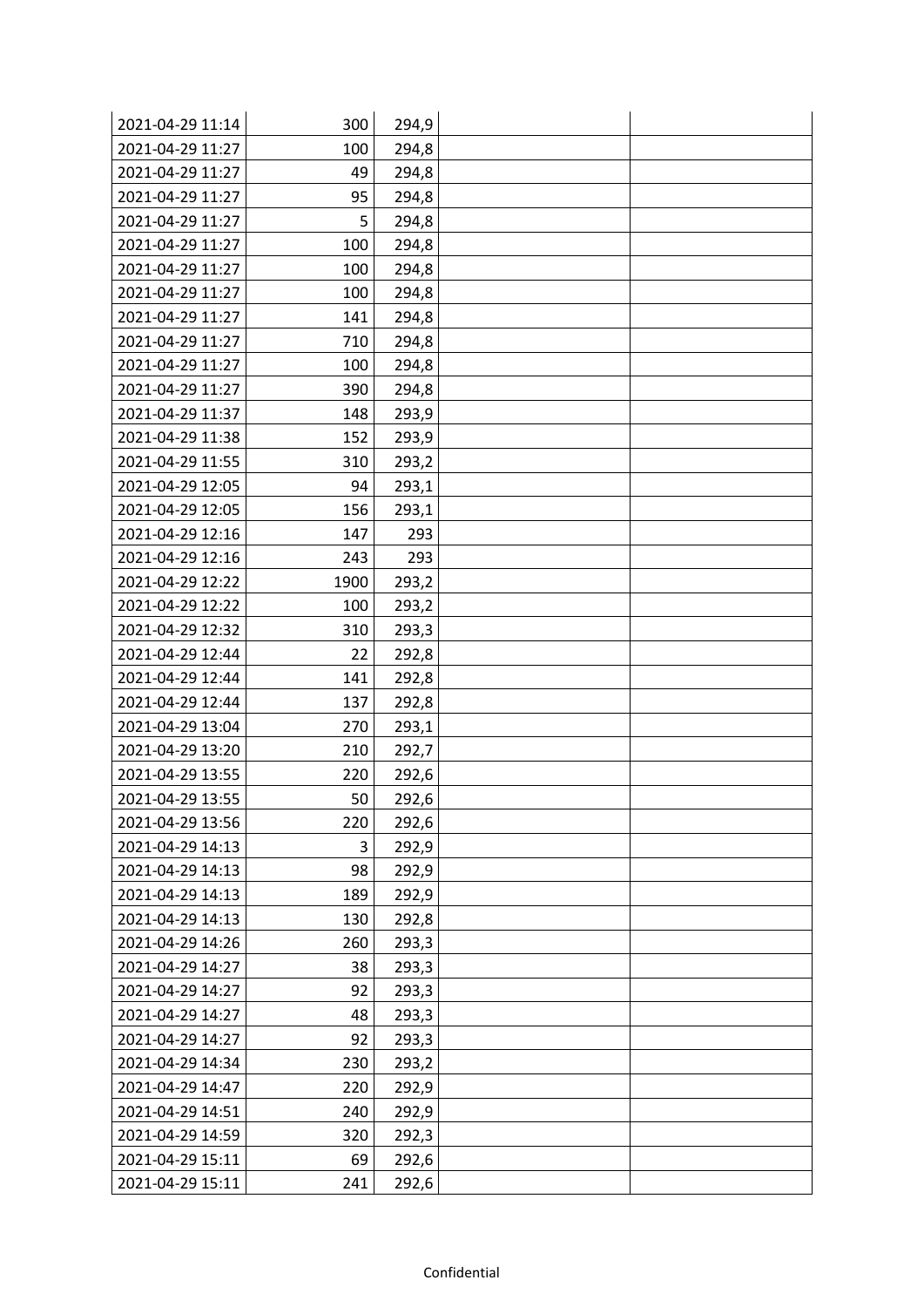| 2021-04-29 15:22 | 300 | 291,9 |  |
|------------------|-----|-------|--|
| 2021-04-29 15:31 | 300 | 292,3 |  |
| 2021-04-29 15:35 | 70  | 292,3 |  |
| 2021-04-29 15:35 | 160 | 292,3 |  |
| 2021-04-29 15:36 | 14  | 292,2 |  |
| 2021-04-29 15:36 | 95  | 292,2 |  |
| 2021-04-29 15:36 | 201 | 292,2 |  |
| 2021-04-29 15:41 | 120 | 292   |  |
| 2021-04-29 15:41 | 260 | 292   |  |
| 2021-04-29 15:46 | 270 | 291,3 |  |
| 2021-04-29 15:51 | 181 | 291,3 |  |
| 2021-04-29 15:51 | 159 | 291,3 |  |
| 2021-04-29 15:55 | 270 | 291   |  |
| 2021-04-29 16:03 | 26  | 290,9 |  |
| 2021-04-29 16:03 | 250 | 290,9 |  |
| 2021-04-29 16:03 | 74  | 290,9 |  |
| 2021-04-29 16:05 | 310 | 290,8 |  |
| 2021-04-29 16:09 | 88  | 290,9 |  |
| 2021-04-29 16:09 | 202 | 290,9 |  |
| 2021-04-29 16:15 | 41  | 290,5 |  |
| 2021-04-29 16:15 | 299 | 290,5 |  |
| 2021-04-29 16:25 | 390 | 290,2 |  |
| 2021-04-29 16:25 | 300 | 290,3 |  |
| 2021-04-29 16:29 | 320 | 290   |  |
| 2021-04-29 16:31 | 227 | 289,7 |  |
| 2021-04-29 16:31 | 43  | 289,7 |  |
| 2021-04-29 16:35 | 260 | 289   |  |
| 2021-04-29 16:40 | 142 | 288,3 |  |
| 2021-04-29 16:40 | 178 | 288,3 |  |
| 2021-04-29 16:43 | 280 | 288   |  |
| 2021-04-29 16:47 | 280 | 287,6 |  |
| 2021-04-29 16:50 | 107 | 286,9 |  |
| 2021-04-29 16:50 | 193 | 286,9 |  |
| 2021-04-29 16:53 | 121 | 287,3 |  |
| 2021-04-29 16:53 | 139 | 287,3 |  |
| 2021-04-29 16:57 | 174 | 286,8 |  |
| 2021-04-29 16:57 | 116 | 286,8 |  |
| 2021-04-29 16:59 | 332 | 286,7 |  |
| 2021-04-29 16:59 | 138 | 286,7 |  |
| 2021-04-29 17:01 | 270 | 286,1 |  |
| 2021-04-29 17:07 | 30  | 286,6 |  |
| 2021-04-29 17:07 | 250 | 286,6 |  |
| 2021-04-29 17:08 | 300 | 286,5 |  |
| 2021-04-29 17:11 | 203 | 286   |  |
| 2021-04-29 17:11 | 57  | 286   |  |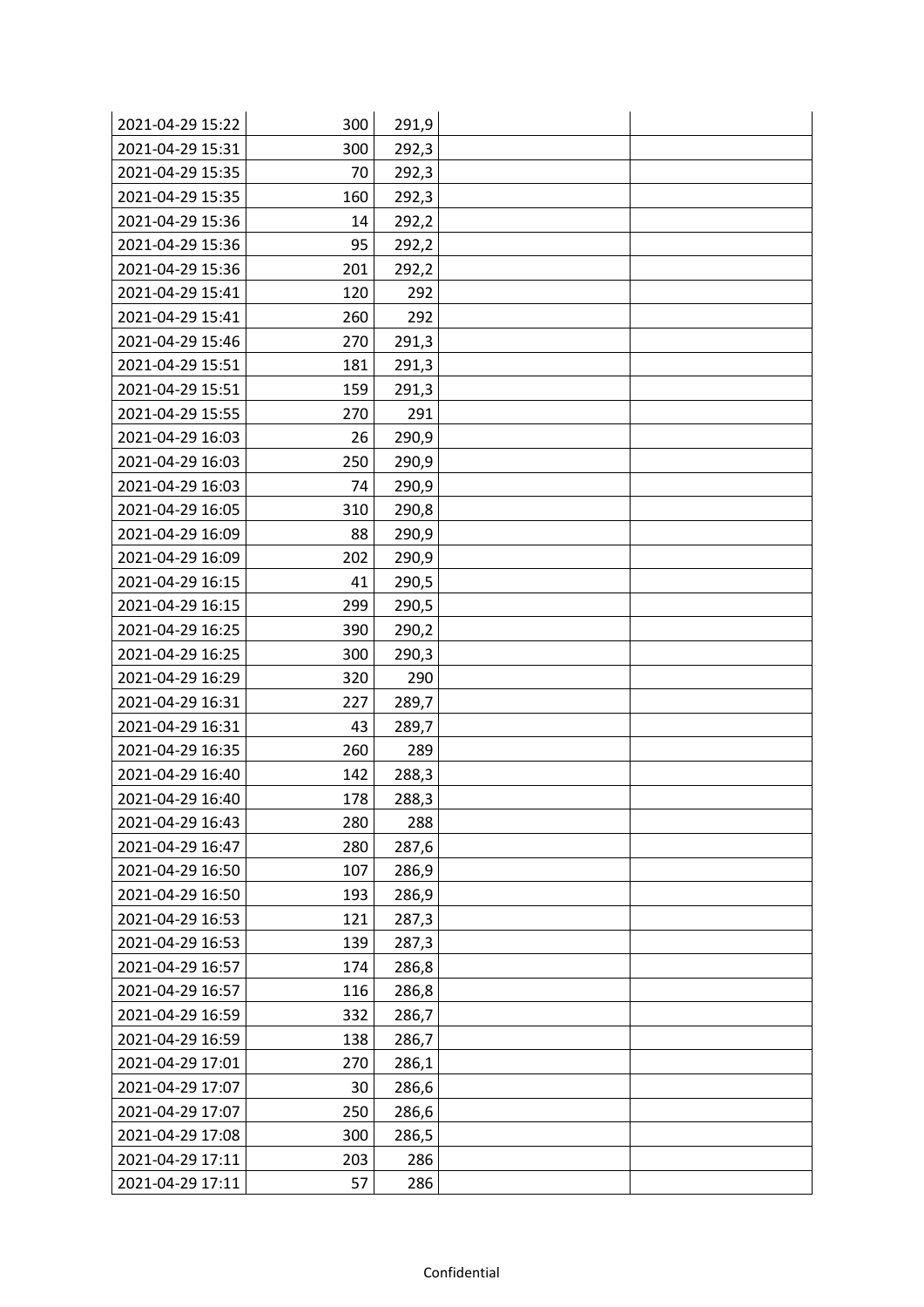| 2021-04-29 17:13                     | 201            | 286,5          |                         |                        |
|--------------------------------------|----------------|----------------|-------------------------|------------------------|
| 2021-04-29 17:13                     | 61             | 286,5          |                         |                        |
| 2021-04-29 17:13                     | 189            | 286,5          |                         |                        |
| 2021-04-29 17:14                     | 139            | 286,5          |                         |                        |
| 2021-04-29 17:17                     | 10             | 286,3          |                         |                        |
| 2021-04-29 17:17                     | 100            | 286,3          |                         |                        |
| 2021-04-29 17:17                     | 51             | 286,2          |                         |                        |
| 2021-04-29 17:17                     | 229            | 286,2          |                         |                        |
| 2021-04-29 17:18                     | 166            | 286,2          |                         |                        |
| 2021-04-29 17:18                     | 323            | 286,2          |                         |                        |
| 2021-04-29 17:18                     | 65             | 286,2          |                         |                        |
| 2021-04-29 17:18                     | 250            | 286,2          |                         |                        |
| 2021-04-29 17:18                     | 202            | 286,2          |                         |                        |
| 2021-04-29 17:18                     | 331            | 286,2          |                         |                        |
| 2021-04-29 17:18                     | 200            | 286,2          |                         |                        |
| 2021-04-29 17:18                     | 228            | 286,2          |                         |                        |
| 2021-04-29 17:18                     | $\overline{2}$ | 286,2          |                         |                        |
| 2021-04-29 17:18                     | 233            | 286,2          |                         |                        |
| Day total                            |                |                | 30000,00                | 292,5908               |
|                                      |                |                | April 30, 2021          |                        |
|                                      |                |                |                         |                        |
|                                      | Volume         |                |                         |                        |
|                                      | (number of     | Price          | Aggregated daily volume | Weighted average share |
| Time                                 | shares)        | (SEK)          | (number of shares)      | price per day (SEK)    |
| 2021-04-30 09:03                     | 500            | 287,7          |                         |                        |
| 2021-04-30 09:05                     | 240            | 288            |                         |                        |
| 2021-04-30 09:05                     | 30             | 287,5          |                         |                        |
| 2021-04-30 09:05                     | 11             | 287,5          |                         |                        |
| 2021-04-30 09:05                     | 299            | 287,5          |                         |                        |
| 2021-04-30 09:07<br>2021-04-30 09:09 | 410<br>350     | 287,3          |                         |                        |
| 2021-04-30 09:13                     | 350            | 286,6<br>286,9 |                         |                        |
| 2021-04-30 09:13                     | 30             | 286,9          |                         |                        |
| 2021-04-30 09:16                     | 400            | 287,5          |                         |                        |
| 2021-04-30 09:19                     | 230            | 287,2          |                         |                        |
| 2021-04-30 09:27                     | 123            |                |                         |                        |
| 2021-04-30 09:27                     | 197            | 287,2<br>287,2 |                         |                        |
| 2021-04-30 09:29                     | 320            | 287,3          |                         |                        |
| 2021-04-30 09:30                     | 350            | 287            |                         |                        |
| 2021-04-30 09:33                     | 398            | 287,3          |                         |                        |
| 2021-04-30 09:33                     | 12             | 287,3          |                         |                        |
| 2021-04-30 09:35                     | 86             | 286,9          |                         |                        |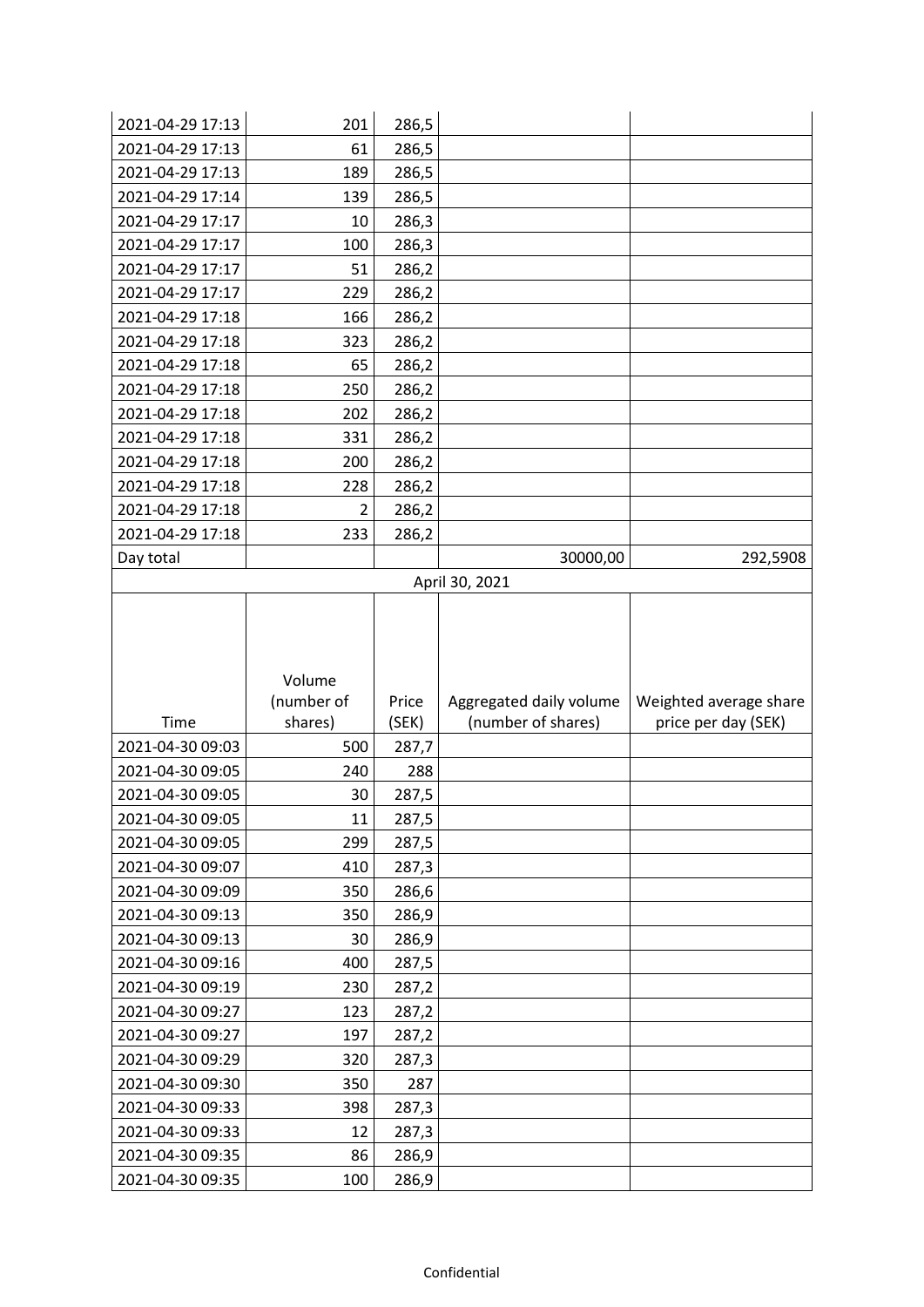| 2021-04-30 09:35 | 64  | 286,9 |  |
|------------------|-----|-------|--|
| 2021-04-30 09:35 | 100 | 286,9 |  |
| 2021-04-30 09:36 | 320 | 286,9 |  |
| 2021-04-30 09:36 | 100 | 286,9 |  |
| 2021-04-30 09:39 | 182 | 286,7 |  |
| 2021-04-30 09:44 | 100 | 287,4 |  |
| 2021-04-30 09:45 | 1   | 287,5 |  |
| 2021-04-30 09:45 | 249 | 287,5 |  |
| 2021-04-30 09:45 | 110 | 287,4 |  |
| 2021-04-30 09:45 | 100 | 287,4 |  |
| 2021-04-30 09:45 | 50  | 287,4 |  |
| 2021-04-30 09:47 | 67  | 287,3 |  |
| 2021-04-30 09:47 | 50  | 287,4 |  |
| 2021-04-30 09:49 | 233 | 287,5 |  |
| 2021-04-30 09:49 | 310 | 287,5 |  |
| 2021-04-30 09:51 | 41  | 287,6 |  |
| 2021-04-30 09:51 | 259 | 287,5 |  |
| 2021-04-30 09:55 | 138 | 287,5 |  |
| 2021-04-30 09:55 | 252 | 287,5 |  |
| 2021-04-30 09:55 | 82  | 287,5 |  |
| 2021-04-30 09:55 | 218 | 287,5 |  |
| 2021-04-30 09:57 | 301 | 287,5 |  |
| 2021-04-30 09:57 | 19  | 287,5 |  |
| 2021-04-30 10:00 | 378 | 287,4 |  |
| 2021-04-30 10:00 | 32  | 287,4 |  |
| 2021-04-30 10:04 | 108 | 287,6 |  |
| 2021-04-30 10:04 | 200 | 287,6 |  |
| 2021-04-30 10:04 | 42  | 287,6 |  |
| 2021-04-30 10:08 | 320 | 287   |  |
| 2021-04-30 10:12 | 7   | 287,7 |  |
| 2021-04-30 10:13 | 3   | 287,9 |  |
| 2021-04-30 10:13 | 102 | 288   |  |
| 2021-04-30 10:13 | 118 | 288   |  |
| 2021-04-30 10:13 | 360 | 288   |  |
| 2021-04-30 10:15 | 128 | 288,6 |  |
| 2021-04-30 10:15 | 220 | 288,5 |  |
| 2021-04-30 10:15 | 350 | 288,4 |  |
| 2021-04-30 10:25 | 310 | 288,9 |  |
| 2021-04-30 10:30 | 74  | 289,1 |  |
| 2021-04-30 10:30 | 216 | 289,1 |  |
| 2021-04-30 10:33 | 100 | 288,9 |  |
| 2021-04-30 10:33 | 250 | 288,9 |  |
| 2021-04-30 10:36 | 250 | 289   |  |
| 2021-04-30 10:36 | 60  | 289   |  |
| 2021-04-30 10:37 | 360 | 288,8 |  |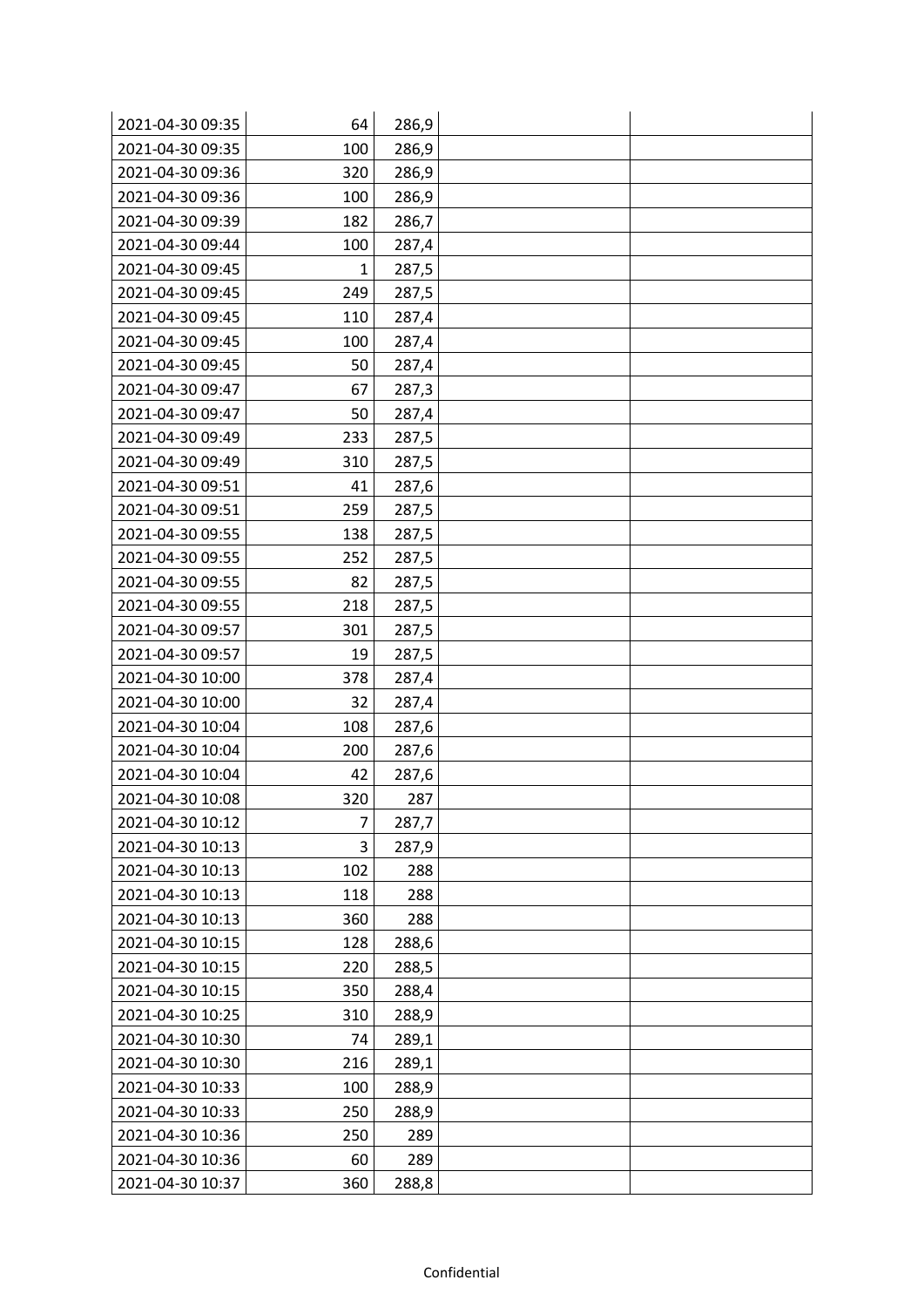| 2021-04-30 10:38 | 310          | 288,6 |  |
|------------------|--------------|-------|--|
| 2021-04-30 10:42 | 320          | 288,3 |  |
| 2021-04-30 10:47 | 310          | 288,2 |  |
| 2021-04-30 10:52 | 280          | 287,9 |  |
| 2021-04-30 10:55 | 300          | 287,7 |  |
| 2021-04-30 12:00 | 106          | 287,5 |  |
| 2021-04-30 12:00 | 6            | 287,5 |  |
| 2021-04-30 12:00 | 228          | 287,5 |  |
| 2021-04-30 12:03 | 7            | 287,5 |  |
| 2021-04-30 12:05 | 410          | 287,5 |  |
| 2021-04-30 12:26 | 466          | 287,5 |  |
| 2021-04-30 12:26 | 4            | 287,5 |  |
| 2021-04-30 12:37 | 110          | 287,5 |  |
| 2021-04-30 12:37 | 340          | 287,4 |  |
| 2021-04-30 12:38 | 342          | 287,3 |  |
| 2021-04-30 12:38 | 432          | 287,3 |  |
| 2021-04-30 12:38 | 58           | 287,3 |  |
| 2021-04-30 12:38 | 268          | 287,3 |  |
| 2021-04-30 12:43 | 250          | 287,3 |  |
| 2021-04-30 12:43 | 250          | 287,3 |  |
| 2021-04-30 12:43 | 40           | 287,3 |  |
| 2021-04-30 12:43 | 250          | 287,3 |  |
| 2021-04-30 12:43 | 244          | 287,3 |  |
| 2021-04-30 12:43 | 96           | 287,3 |  |
| 2021-04-30 12:43 | 7            | 287,3 |  |
| 2021-04-30 12:43 | 63           | 287,3 |  |
| 2021-04-30 12:43 | 32           | 287,2 |  |
| 2021-04-30 12:44 | 328          | 287,2 |  |
| 2021-04-30 12:44 | 550          | 287,2 |  |
| 2021-04-30 12:44 | 343          | 287,2 |  |
| 2021-04-30 12:44 | 257          | 287,2 |  |
| 2021-04-30 12:46 | 480          | 287,1 |  |
| 2021-04-30 12:46 | 340          | 287,1 |  |
| 2021-04-30 12:48 | 403          | 286,9 |  |
| 2021-04-30 12:48 | 22           | 287   |  |
| 2021-04-30 12:48 | 78           | 287   |  |
| 2021-04-30 12:48 | 100          | 287   |  |
| 2021-04-30 12:48 | 95           | 287   |  |
| 2021-04-30 12:48 | 5            | 287   |  |
| 2021-04-30 12:48 | 250          | 287   |  |
| 2021-04-30 12:48 | 100          | 287   |  |
| 2021-04-30 12:48 | 250          | 287   |  |
| 2021-04-30 12:48 | 100          | 287   |  |
| 2021-04-30 12:48 | 100          | 287   |  |
| 2021-04-30 12:48 | $\mathbf{1}$ | 287   |  |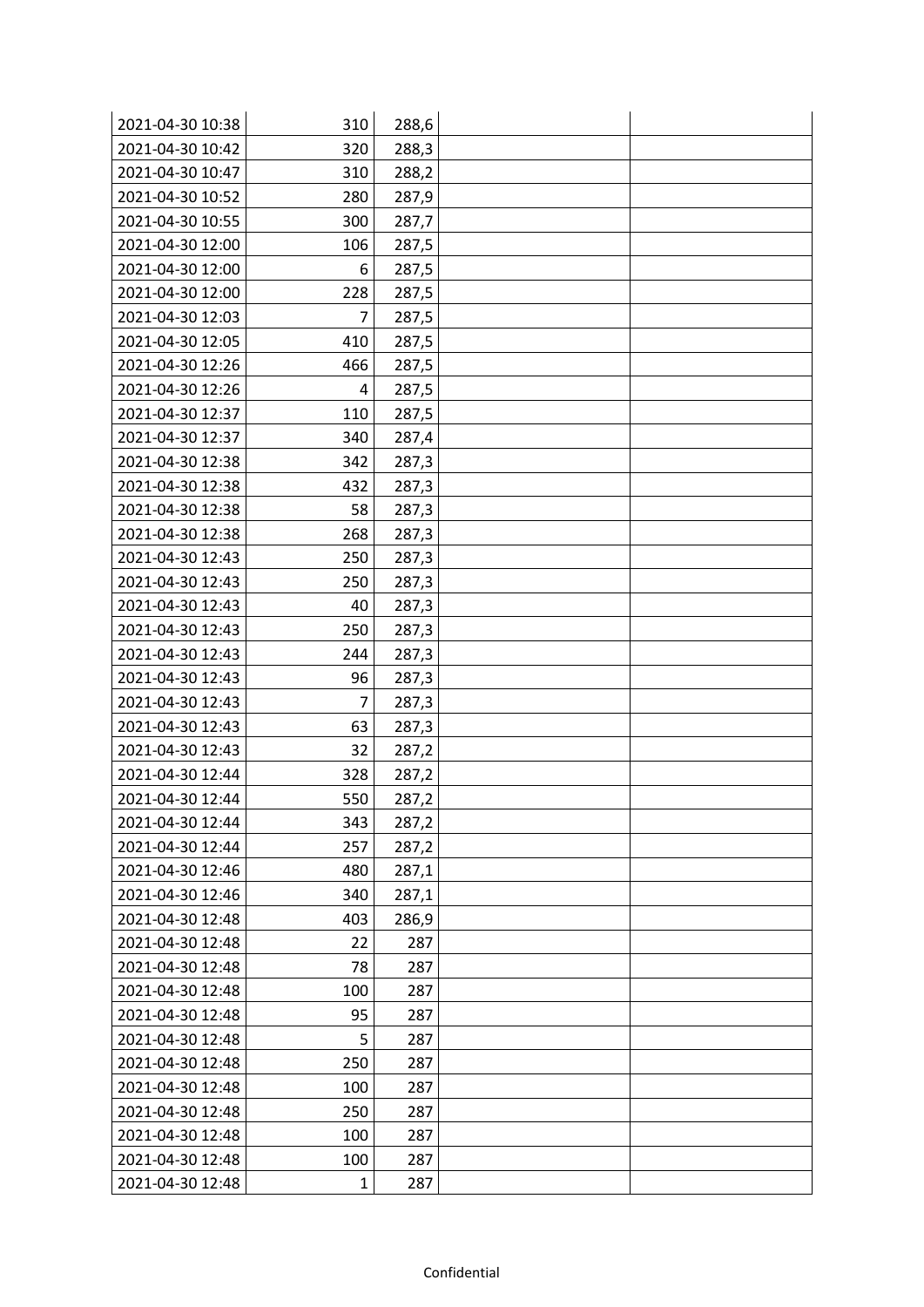| 2021-04-30 12:48 | 200            | 287   |  |
|------------------|----------------|-------|--|
| 2021-04-30 12:48 | 15             | 287   |  |
| 2021-04-30 12:48 | 85             | 287   |  |
| 2021-04-30 12:48 | 100            | 287   |  |
| 2021-04-30 12:48 | 250            | 287   |  |
| 2021-04-30 12:48 | 211            | 287   |  |
| 2021-04-30 12:48 | $\overline{2}$ | 287   |  |
| 2021-04-30 12:48 | 9              | 287   |  |
| 2021-04-30 12:48 | 227            | 287   |  |
| 2021-04-30 12:48 | 248            | 287   |  |
| 2021-04-30 12:48 | 107            | 287   |  |
| 2021-04-30 12:48 | 250            | 287   |  |
| 2021-04-30 12:48 | 205            | 286,9 |  |
| 2021-04-30 12:48 | 82             | 286,9 |  |
| 2021-04-30 12:48 | 8              | 286,9 |  |
| 2021-04-30 12:48 | 171            | 286,9 |  |
| 2021-04-30 12:48 | 91             | 286,9 |  |
| 2021-04-30 12:48 | 300            | 287   |  |
| 2021-04-30 12:48 | 403            | 287   |  |
| 2021-04-30 12:48 | 100            | 287   |  |
| 2021-04-30 12:48 | 100            | 287   |  |
| 2021-04-30 12:48 | 252            | 287   |  |
| 2021-04-30 12:48 | 68             | 287   |  |
| 2021-04-30 12:48 | 10             | 287   |  |
| 2021-04-30 12:48 | 10             | 287   |  |
| 2021-04-30 12:48 | 90             | 287   |  |
| 2021-04-30 12:48 | 205            | 287   |  |
| 2021-04-30 12:48 | 100            | 287   |  |
| 2021-04-30 12:49 | 100            | 286,7 |  |
| 2021-04-30 12:49 | 100            | 286,7 |  |
| 2021-04-30 12:49 | 100            | 286,7 |  |
| 2021-04-30 12:49 | 621            | 286,7 |  |
| 2021-04-30 12:49 | 100            | 286,7 |  |
| 2021-04-30 12:49 | 100            | 286,7 |  |
| 2021-04-30 12:49 | 33             | 286,7 |  |
| 2021-04-30 12:49 | 67             | 286,7 |  |
| 2021-04-30 12:49 | 250            | 286,7 |  |
| 2021-04-30 12:49 | 100            | 286,7 |  |
| 2021-04-30 12:50 | 100            | 286,7 |  |
| 2021-04-30 12:50 | 12             | 286,7 |  |
| 2021-04-30 12:50 | 88             | 286,7 |  |
| 2021-04-30 12:50 | 79             | 286,7 |  |
| 2021-04-30 12:50 | 21             | 286,7 |  |
| 2021-04-30 12:50 | 279            | 286,7 |  |
| 2021-04-30 12:50 | 250            | 286,7 |  |